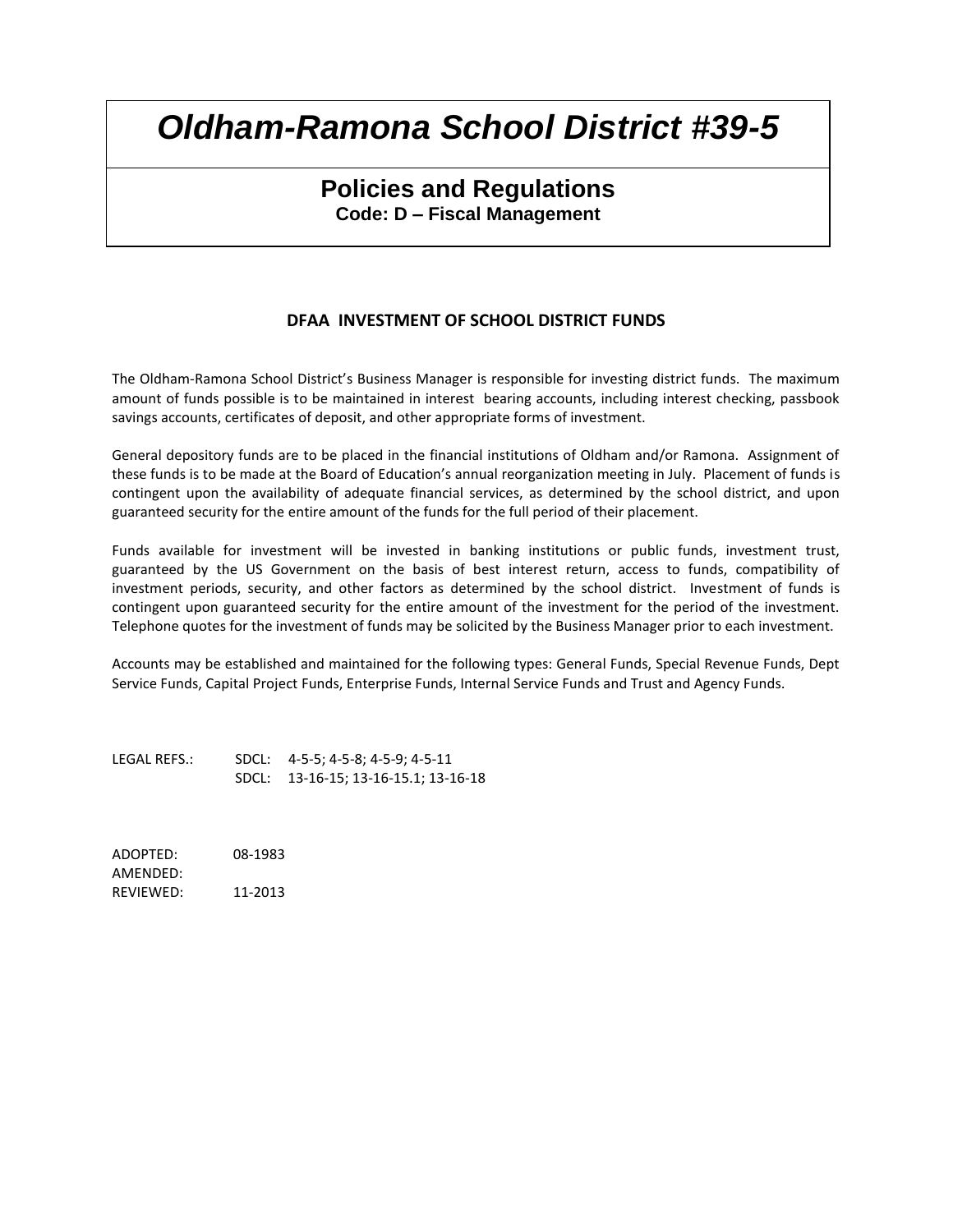### **Policies and Regulations Code: D – Fiscal Management**

#### **DID INVENTORIES**

The Oldham-Ramona School District shall annually cause an inventory of personal property to be made and placed on file with the business manager by July 10. For insurance and accountability purposes, personal property with an original value greater than \$1,000 shall be included in the inventory and tracked as controllable assets in the inventory records.

General fixed assets are divided into five main classes; land, buildings, improvements (other than buildings), equipment, and construction work in progress. Fixed assets may be marked by a permanent method of identification. Periodic inventories should be taken by personnel designated by the superintendent. Generally accepted accounting principles require that each school adopt a dollar value indicating which fixed assets should be capitalized.

In the acquisition of or additions to real property, plant, or equipment, any expenditures of one thousand dollars (\$1,000) or more shall be paid from the capital outlay fund. The \$1,000 limitation shall apply to the total of each asset type on an invoice. Equipment purchases per invoice of less than \$1,000 may be acquired from either the general or capital outlay fund.

LEGAL REFS.: SDCL: 5-24-1; 5-24-3 SDCL: 13-16-6 ARSD 10:02:01:01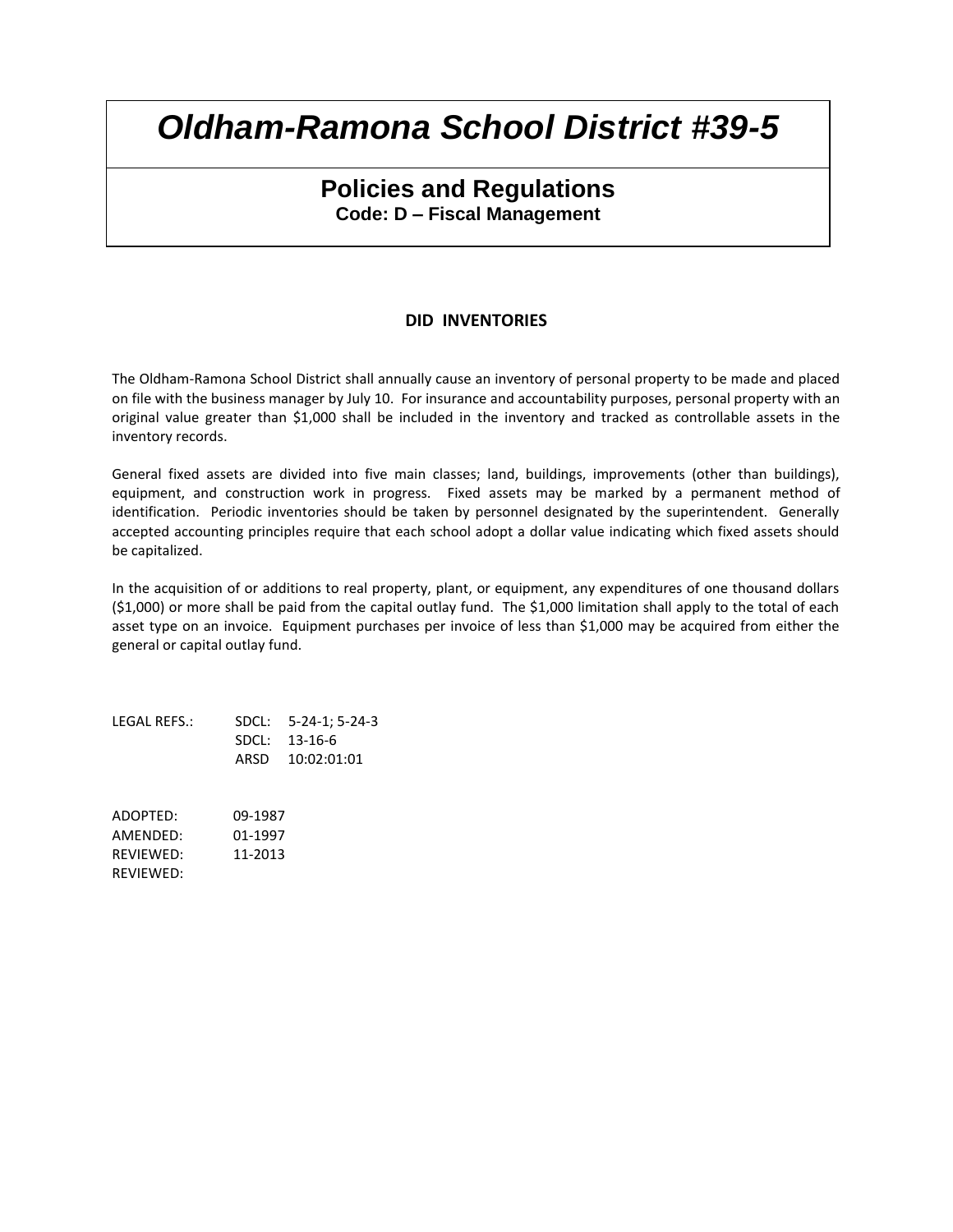### **Policies and Regulations Code: D – Fiscal Management**

#### **DJBA INCIDENTAL ACCOUNTS**

In accordance with law, the Board hereby establishes a incidental account in the amount of \$3,500 by setting aside, on an imprest basis, money from the general fund. The incidental account shall be kept and used by the business manager for advanced payment or for claims requiring immediate payment, not to exceed an amount established by the Board. A detailed account of the expenditures from the incidental account shall be presented to the Board each month with verified vouchers, itemized and supported by receipted bills or other information as general evidence of payment, which shall be subject to audit. Expenditures against this account will be charged to the applicable fund. All expenditures from this account shall be listed with other bills in the regular school board proceedings.

LEGAL REFS.: SDCL: 13-18-17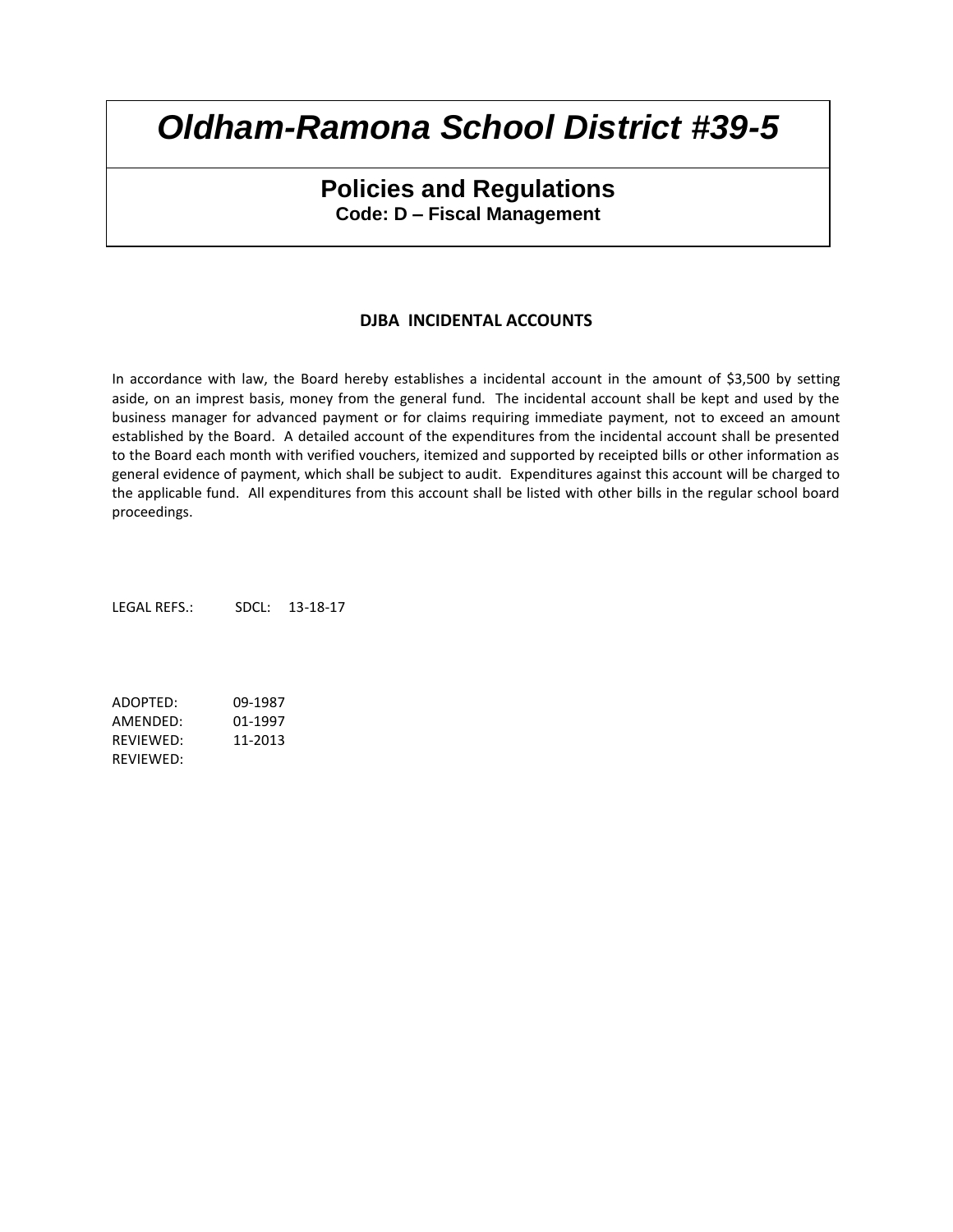### **Policies and Regulations Code: D – Fiscal Management**

#### **DJB PETTY CASH ACCOUNTS**

In accordance with law, the Board may establish petty cash accounts for the schools in the district, not to exceed the amount of \$100 in each account. This account may be used to facilitate refunds and minor purchases of the school district. Expenditures against this account must be itemized, documented with receipts, and will be charged to the applicable fund.

Disbursements from the account will not require Board approval or the signature of the Board president or the business manager. The business manager is designated to be accountable for the petty cash account and shall keep accurate records of all receipts, expenditures, and balances of the account.

LEGAL REFS.: SDCL: 13-18-16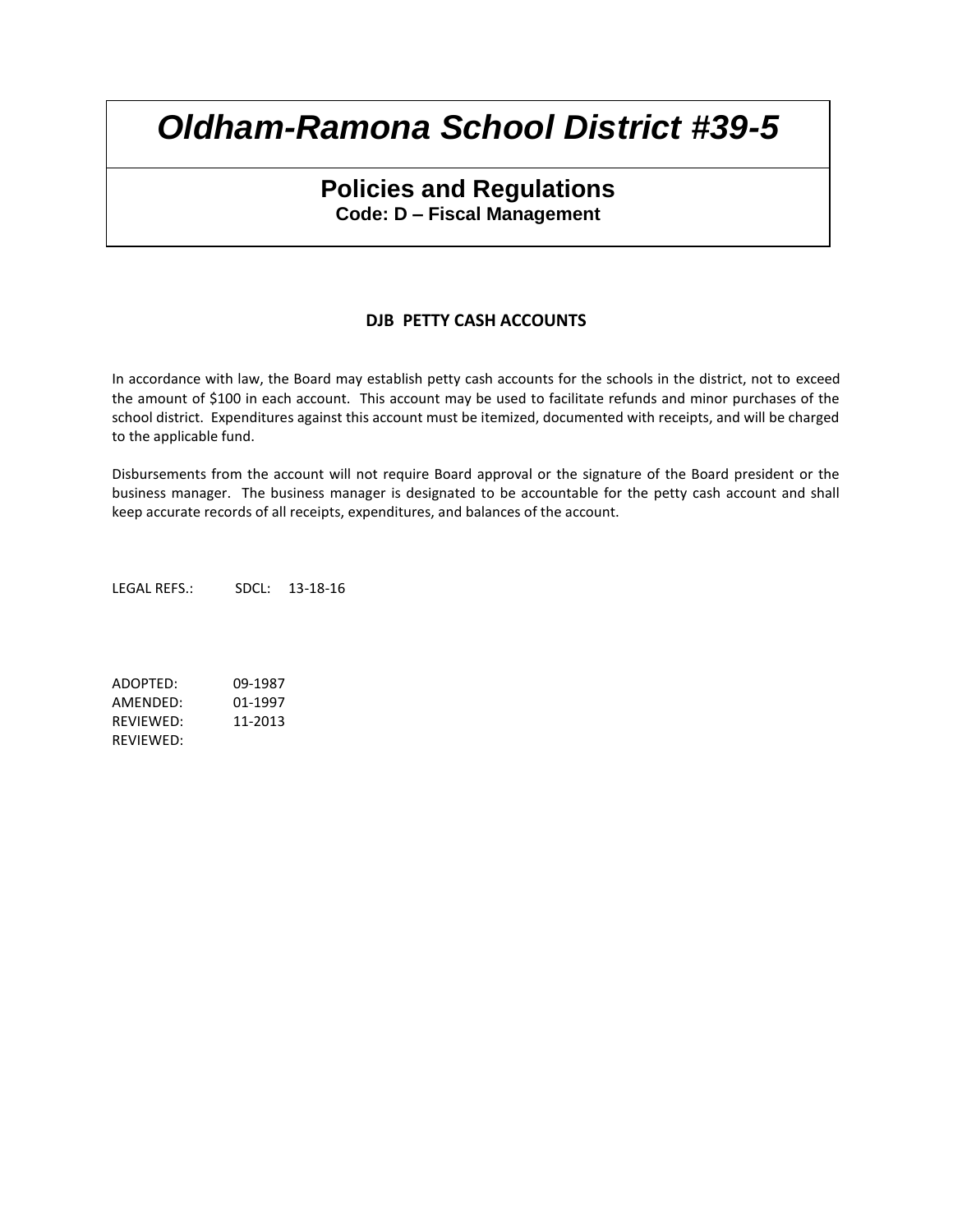## **Policies and Regulations Code: D – Fiscal Management**

#### **DJC BIDDING REQUIREMENTS**

In accordance with state bidding laws, bidding is required when a purchase or contract equal to or exceeding \$25,000 is anticipated, or it the contract is for the construction of a public improvement in excess of \$50,000. However, state bid laws do not apply to the following and the following type contracts are exempt from bidding:

- 1. any contract for services provided by individuals or firms for consultants, audit, legal service, ambulance services, architectural services and engineering, insurance, real estate services, or auction services.
- 2. purchases of less than \$25,000.
- 3. any purchase of equipment involving the expenditure of less than fifty thousand dollars.
- 4. purchases from the lowest bidder of an item contained on the state price list. The school district may also purchase items from any vendor, if less than or equal to the state price list, but must be the exact same item.
- 5. purchases of surplus property from another South Dakota political subdivision or the State of South Dakota.
- 6. equipment repair contracts.
- 7. communications technologies, computer hardware and software, peripheral equipment, and related connectivity.
- 8. published books, maps, periodicals and technical pamphlets; laboratory apparatus and appliances.
- 9. any purchase of supplies or services, other than professional services, from any active contract that has been awarded by any governmental entity by competitive sealed bids or competitive sealed proposals or from any contract that was competitively solicited and awarded within the previous twelve months. The purchase utilizing another entity's big must mirror the purchase from a contract that was 'awarded' by the original bidding entity. Contracts may be utilized from any governmental entity, including those that are out-of-state, provided the contract was awarded by competitive sealed bids or competitive sealed proposals. A bid accepted by another governmental entity may not be utilized if the original bid specifications included a trade-in allowance.
- 10. amendment of change order to an existing contract for construction, reconstruction or remodeling, provided that (1) the contract contains unit prices for the same type or class of work; (2) the change or extra work is necessitated by circumstances related to soils, utilities, or unknown conditions directly affecting the performance of the work that were not reasonably foreseeable at the time the underlying contract was let and the change or extra work is necessary to the completion of the public improvement; or (3) the sum of the proposed amendment or change order plus the sum of all other prior unbid amendments or change orders, exclusive of change orders issued under subdivisions (1) and (2) of this section, does not exceed the following: (a) for contracts not more than five hundred thousand dollars, the greater of twenty-five thousand dollars or fifteen percent of the base contract; (b) for contracts exceeding five hundred thousand dollars but not more than two million five hundred thousand dollars, the greater of seventy-five thousand dollars or ten percent of the base contract; and (c) for contracts exceeding two million five hundred thousand dollars, the greater of two hundred fifty thousand dollars or five percent of the base contract.
- 11. transportation of students.\*
- 12. any purchase by a school of perishable food.\*\*
- 13. purchases of material, supplies or equipment made at public sale or auction if the following conditions are met: (1) if purchases are made at substantial savings, (2) competitive quotations are obtained from a least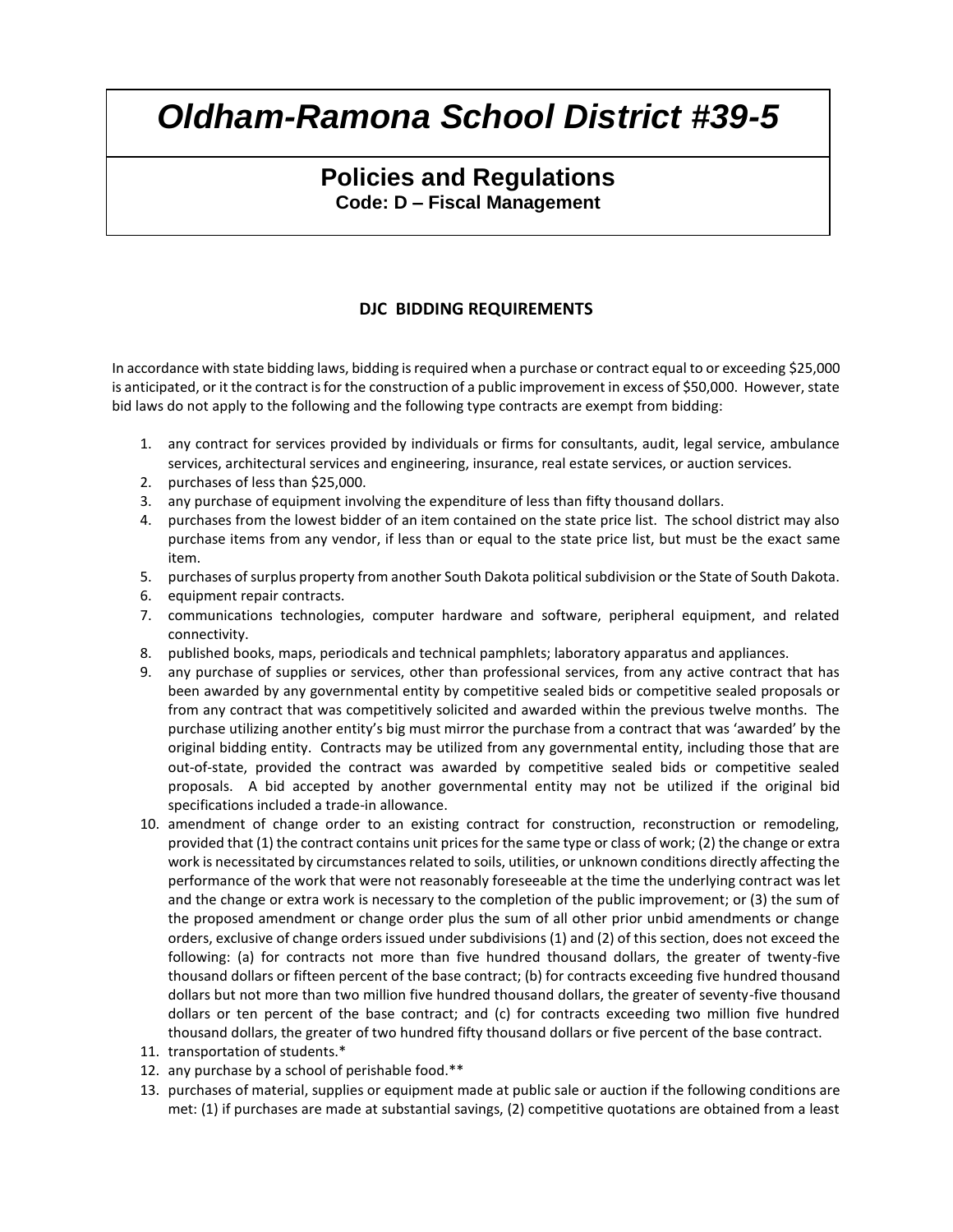three suppliers of identical or similar material, supplies, (3) purchases are made at less than 80% of the average of the quotations received, and (4) a record of the names of the suppliers, quotations received and the procurement procedures used in purchasing shall be documented, indicated in the minutes and retained on file.

- 14. if, after advertising for bids, no firm bids are received, the school district may negotiate a contract for the purchase of the supplies, services, or public improvement projects at the most advantages price, if the specifications of the original bid are met.
- 15. if the school board determines that the supplies or services are of such a unique nature that the contractor selected is clearly and justifiably the only practicable source to provide the supplies or services. The determination shall be recorded in the minutes. The determination that the contractor selected is justifiably the sole source shall be based on either the uniqueness of the supplies or services or the sole availability at the location required. In such cases, the school district shall conduct negotiations, including price, delivery, and quantity to obtain the most advantageous price and shall include the written verification of the sole source in the contract file. This provision does not apply to construction services or construction equipment
- 16. the school district may enter into agreements with governmental entities in this or any other state or the United States government, under which any of the parties may agree to participate in, administer, sponsor, or conduct purchasing transactions under a joint agreement or contract for the purchase of supplies or contractual services. The school district may cooperate with purchasing agencies and other interested parties in any other state or the United States government to develop uniform purchasing specifications on a regional or national level to facilitate cooperative interstate purchasing transactions.
- 17. any contract for the purchase of supplies from the United States or its agencies or any contract issued by the General Services Administration.
- 18. any contract for asbestos removal in emergency response actions.
- 19. purchases of real property having a particular use or benefit.
- 20. guaranteed energy savings contracts.
- 21. purchase of utility services such as electric power, lights, water or gas.
- 22. raw materials used in construction or manufacture of products for resale.

*\*No contract for the transportation of students may exceed five years.*

*\*\*Although state law exempts school districts from having o bid perishable foods, federal law (7CFR 306.36 (d)),*  which must also be complied with when utilizing funds that come from the National School Lunch Program's school *food service account, does not contain such an exemption. Federal regulations establish a tiered process whereby purchases of \$150,000 or less require that quotations be obtained from an adequate number of qualified sources. (a.k.a. simplified acquisition threshold). Contracts of greater than \$150,000 would entail a process that is publicly advertised and bids shall be solicited from an adequate number of known suppliers. This may be accomplished by utilizing either competitive sealed bids or competitive sealed proposals. Evidence outlining the steps performed and bids/quotes received should be gathered and retained.*

| LEGAL REFS.: | SDCL:<br>SDCL:<br>SDCL:<br>SDCL: | $1 - 33B - 9$<br>13-16-6.1<br>$13 - 20$<br>5-18A; 5-18B; 5-18C; 5-18D |
|--------------|----------------------------------|-----------------------------------------------------------------------|
| ADOPTED:     | 01-2007                          |                                                                       |
| AMFNDFD:     | 10-2016                          |                                                                       |
| RFVIFWFD:    |                                  |                                                                       |
| RFVIFWFD:    |                                  |                                                                       |